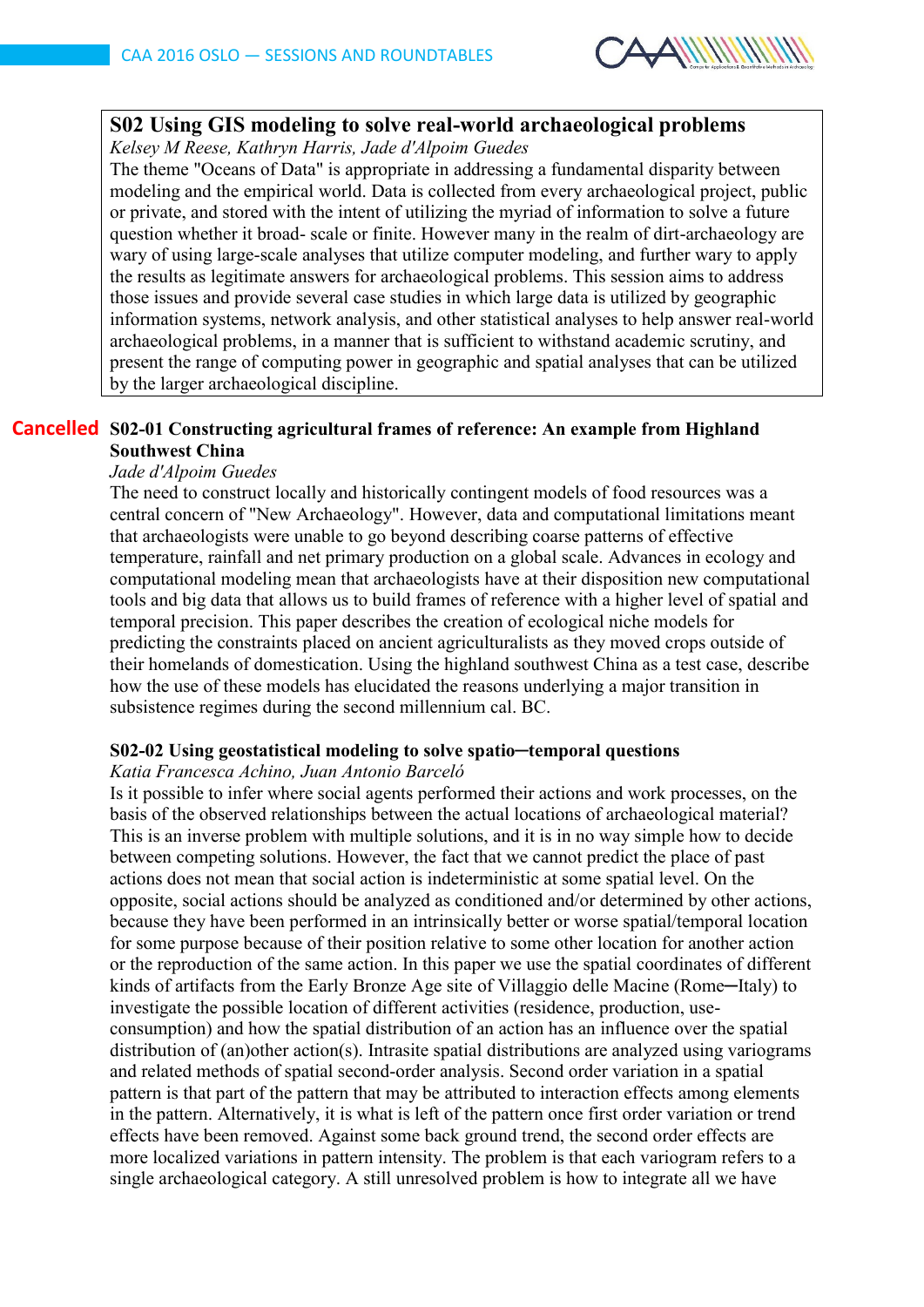

inferred from separate spatial patterns into a single model. In this paper we suggest using spatially constrained correspondence analysis to study possible communalities and spatial similarity relationships between spatial patterns of different artifact categories.

## **S02-03 Applied Agent-Based Modeling in archaeology: When and why?**

*Kathryn Harris, Iza Romanowska, Benjamin Davies, Stefani A Crabtree* Agent-based modeling is useful well beyond academia, but there is a lack of practical methodologies to guide the average archaeologist through the construction of an agent based model (ABM). Furthermore, the successful application of an ABM requires a thorough understanding of when it should be applied and why an ABM can be valuable to many different types of archaeologist. To this end, we developed a series of tutorials on agent-based modeling, walking the archaeologist through an agent-based model building process using a simple agent-based model and its application to an archaeological case study. This paper complements the tutorials by focusing on when and why an archaeologist should use an ABM. First, we discuss when to apply an abstract null model to an archaeological case study and discuss the potential difficulties and pitfalls of the method. Finally, we focus on exploring the epistemology of the agent based model and it's potential within archaeology. Agent-based models can be helpful for disseminating information to government institutions and supporting a public archaeology. With the basic understanding developed through these tutorials and this paper, Agent-based modeling can aid in championing a better and deeper understanding of the past among the general public.

#### **S02-04 Spatial analysis and predictive modelling and modern clandestine burials Cancelled***Mike Groen*

The use of spatial analysis and predictive modelling, with the aim to discover new sites, is widely applied in archaeology. However, these methods are sparsely known and hardly used within the judicial and police contexts. This paper presents a pioneering study of clandestine burials in the Netherlands between 1960 and 2015. The data set comes from known clandestine burial sites and integrates spatiotemporal patterns, criminological theories, and offender and victim characteristics, to predict where a clandestine burial can possibly be found, given a certain scenario. The study demonstrates that the clandestine grave locations are patterned and quantifiable, and that special analysis and predictive modelling should be used to help locate missing and presumably clandestinely buried persons.

# **S02-05 From the empirical to the conjectural: Settlement patterns on the Mesa Verde landform**

# *Kelsey M. Reese*

A consistent issue that arises in archaeological studies is the absence of a complete set of data on which to perform analyses. Data may be unavailable for a variety of reasons, but its absence often inhibits complete understanding of a population in a defined area. In southwestern Colorado, survey coverage on the Mesa Verde landform is limited to the extent of Mesa Verde National Park, and therefore settlement studies are limited to less than one third of the prominent landform. To fully understand the size and expanse of habitations that were present in this area, this case study extrapolates settlement information from the recorded area to help understand the settlements that could possibly lie in what is unrecorded. Utilizing geospatial analyses, multiple dimensions of settlement choices, and overarching settlement patterns, this paper will present potential demographic and settlement characteristics from A.D. 600-1280; and further include placement of habitation sites and various types of public architecture that may exist beyond the boundaries of Mesa Verde National Park.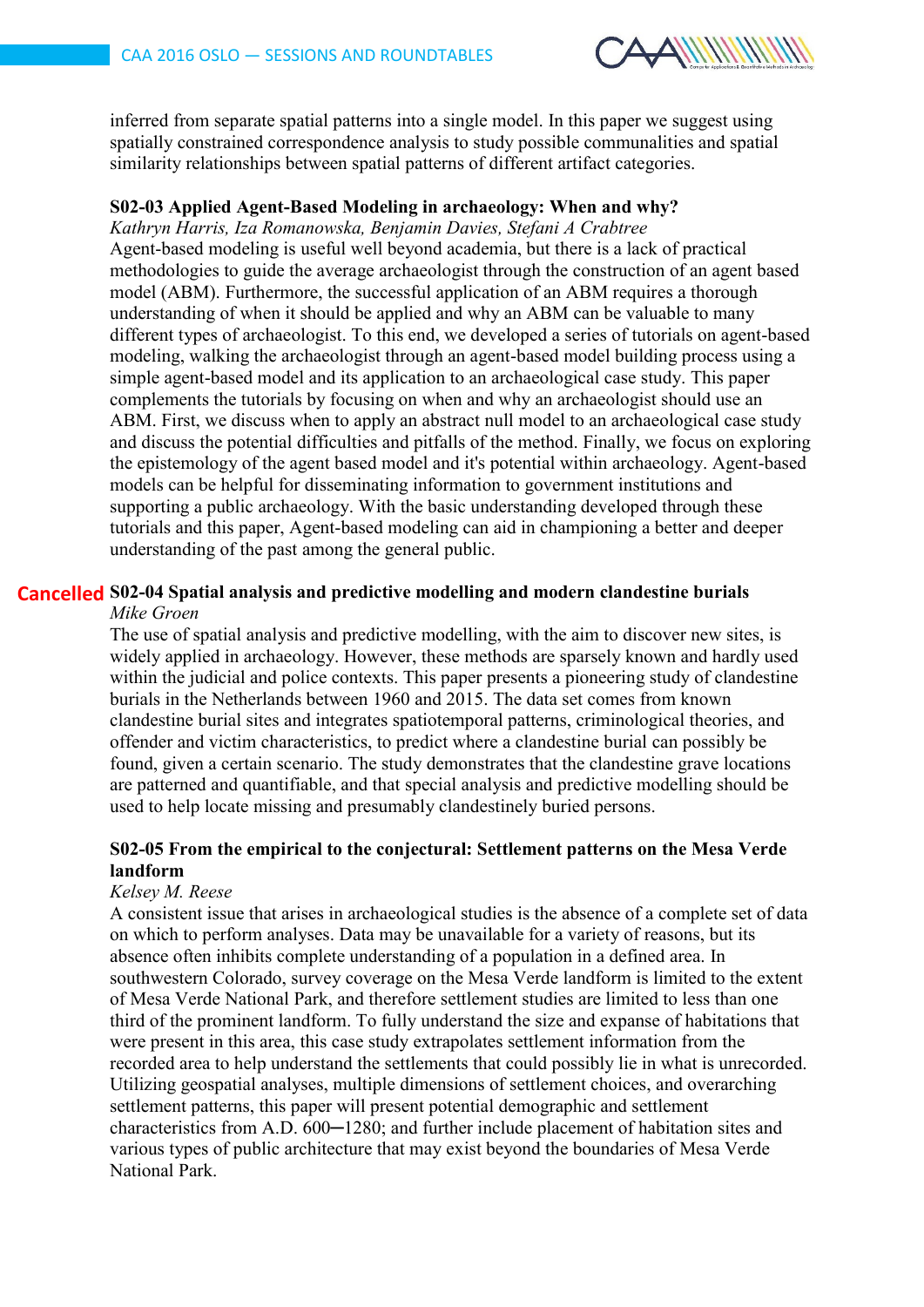

#### **S02-06 Studying site construction processes through visibility analyses: The case of Aguas Buenas, Nicaragua, a pre-Hispanic (400-1525 AD) mound complex** *Dita Auziņa*

Aguas Buenas is a mound and petroglyph site in Central Nicaragua, Chontales, which consists of 379 mounds with a diameter variation from 2 to 20 meters and a height that spans from 10 centimetres to 6 meters. These structures are organised in geometrical, circular configurations, and distributed over a 25 hectare area with complicated topography and vegetation. However, after several on and off mound excavations conducted in the past few years by the Proyecto Arqueológico Centro de Nicaragua (PACEN), the construction, use, and meaning of the site are still under debate.

This paper will focus on the application of visibility analyses and their potential contribution to answering construction related research questions. Apart from that, it will discuss the relationships and supplementing possibilities between GIS based visibility analyses and the phenomenological approach.

Therefore, this paper will present all different phases involved in visibility analyses: - The development of a Digital Evaluation Model (DEM) from scratch - the challenge of mapping the site:

- The implementation of GIS based visibility and inter visibility analyses through Viewshed analysis or a Line of Sight (LOS) on the basis of a DEM using ArcGIS 10 and Viewshed, Skyline, or LOS tools within the 3D analyst extension. To evaluate viewpoints, observers will be assigned a height of 1.57 m, which reflects the average stature of Nicaraguan indigenous people. Based on visibility areas as well as points breaking the visibility lines, a preliminary model of the complex's construction phases will be presented.

- As a final step in visibility analyses, modelling results will be tested through a phenomenological approach.

# **S02-07 Assessing visibility and geomorphological biases in archaeological field surveys: a case study on an early Roman colonial landscape in Central-Southern Italy**

*Anita Casarotto, Tesse D. Stek, Ruud van Otterloo, Jan Sevink*

There is general agreement amongst landscape archaeologists that survey data can be biased by many factors such as ground visibility conditions and geomorphological processes (erosion and deposition). The visibility conditions of investigated fields may play an important role in favoring or preventing the recognition of archaeological materials during field survey. Moreover, erosive and sedimentary processes that occurred after the primary deposition of these materials, can delete or obscure part of the archaeological record. In due course, these factors are likely to distort the original settlement history in a landscape. Therefore, it is of vital importance that archaeologists check their legacy data obtained by surveys for potential biases, before they use these data to assess ancient settlement patterns and location preferences. This paper presents a GIS quantitative approach for the evaluation of visibility and geomorphological effects in large scale, site-oriented field surveys conducted in the early Roman colonial territory of Aesernia (Central-Southern Italy). By means of a combined application of statistical tests and geo-pedological analysis the extent and scale of these biases are translated into GIS maps indicating the likelihood that negative field survey observations (absence of sites), in specific parts of the landscape, are genuine or rather the result of the aforementioned biases. These 'archaeological detectability' maps allow researchers to formally highlight critical surveyed zones where the recording of evidence may be unreliable, and thus provide a filter through which archaeologists can calibrate their interpretations of legacy site distributions.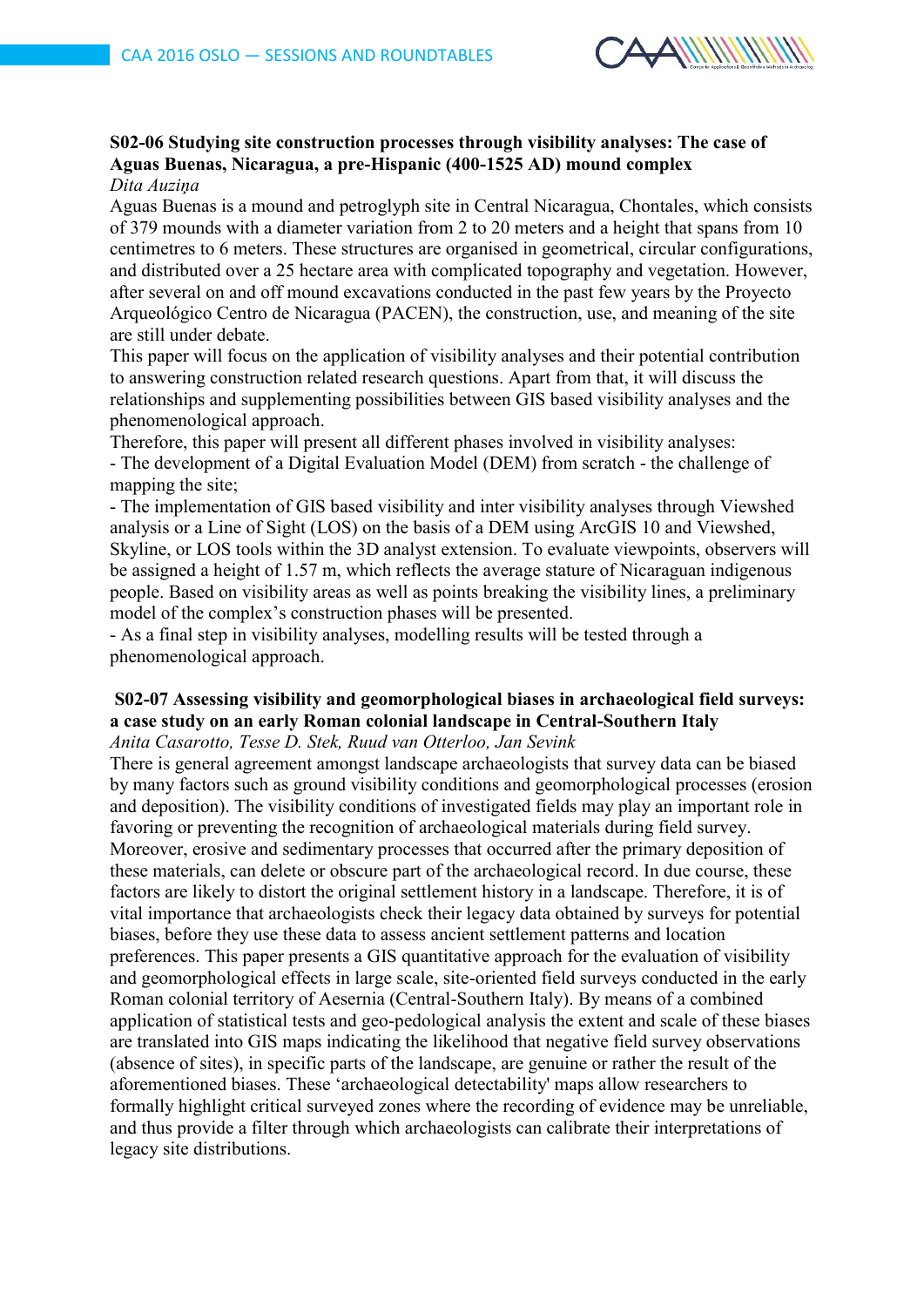

# **S02-08 Glacial Archaeology in the Austrian Alps (GAAA)**

*Stephanie E Metz, Harald Stadler, Thomas Bachnetzer*

Due to the current rate of glacial erosion in the alpine region, more archaeological and organic remains are revealed than ever before. These finds span the last 10,000 years of human history, creating new and exciting datasets for not only archaeology, but other related subjects as well. Of particular interest have been prehistoric finds, notably at Similaun ("Ötzi the ice man") in 1991, and more recently at the Schnidejoch and Lätschenpass in the Bernese Oberland of Switzerland. The high level of preservation from having been encased in ice for thousands of years means that these examples and others have helped to shed light on the poorly understood early use of high-alpine landscapes. Thus, the data are of important value for multiple disciplines, namely Forensic Anthropology, Zooarchaeology, Archaeobotany, Glaciology, and Climatology. While the research potential in this field is clear, to date there has been little work done either to understand or protect these critically endangered cultural heritage assets. Indeed, previous academic work has highlighted just how important the development of a methodology is to systematically study the glacial archaeological data in the Austrian alpine region before it disappears. Thus, the aim of the GAAA Project will be the systematic identification of areas of high archaeological potential in the Tyrol and Vorarlberg regions of Austria. To this end, the project will work on a three-tiered level of engagement with the data via development of methodological practice and theory, fieldwork and community outreach/public relations. The very short window of maximum ice melt from August to September necessitates the development of a framework to be able to detect and evaluate potential findspots in advance. With the help of GIS, predictive models will be generated to identify areas of potential interest. These parameters of these models will be based on both cultural and environmental geospatial factors. The framework for these models will ultimately enable a targeted survey of potential findspots which will then be monitored for the appearance of archaeological material.

# **S02-09 Look before you walk: Simulation and adaptive sampling in archaeological Cancelledsurvey**

### *Joe Roe, Olivia Mavrinac, Tobias Richter*

Survey, as with many aspects of archaeological research, is a step into the unknown. Conventional sampling theory asks us to make a number of decisions before the survey begins. We are committed to a sample size, a transect spacing, and so on, before we know what we will find or how long it will take to record it. To compound the problem, small changes in sample parameters can have a large effect on both the resources needed to conduct a survey and the accuracy and precision it delivers. Previous work on optimising these parameters invokes long equations of probability and estimation theory - an unappealing prospect to most archaeologists. Adaptive sampling'where the sample is adjusted based on initial findings' has been advocated as one solution to this problem, but it adds yet another parameter to be decided upon (the adaption criteria). This added complexity perhaps explains why adaptive sampling is seldom used in the real world of archaeological survey, and why the choice of sampling parameters is more often than not an ad hoc judgement. In this paper, we argue that computer simulation is a more flexible and intuitive method for exploring and selecting sample parameters. Combined with adaptive sampling, it offers a way to maximise the chance of meeting the survey goals whilst making efficient use of the available resources. Using as a case study a recent survey in eastern Jordan, we demonstrate the use of a two-stage, adaptive sampling strategy to efficiently map very dense surface artefact scatters at three sites. We also show how, in retrospect, incorporating simulation into the research design, especially if informed by preliminary data, could have refined this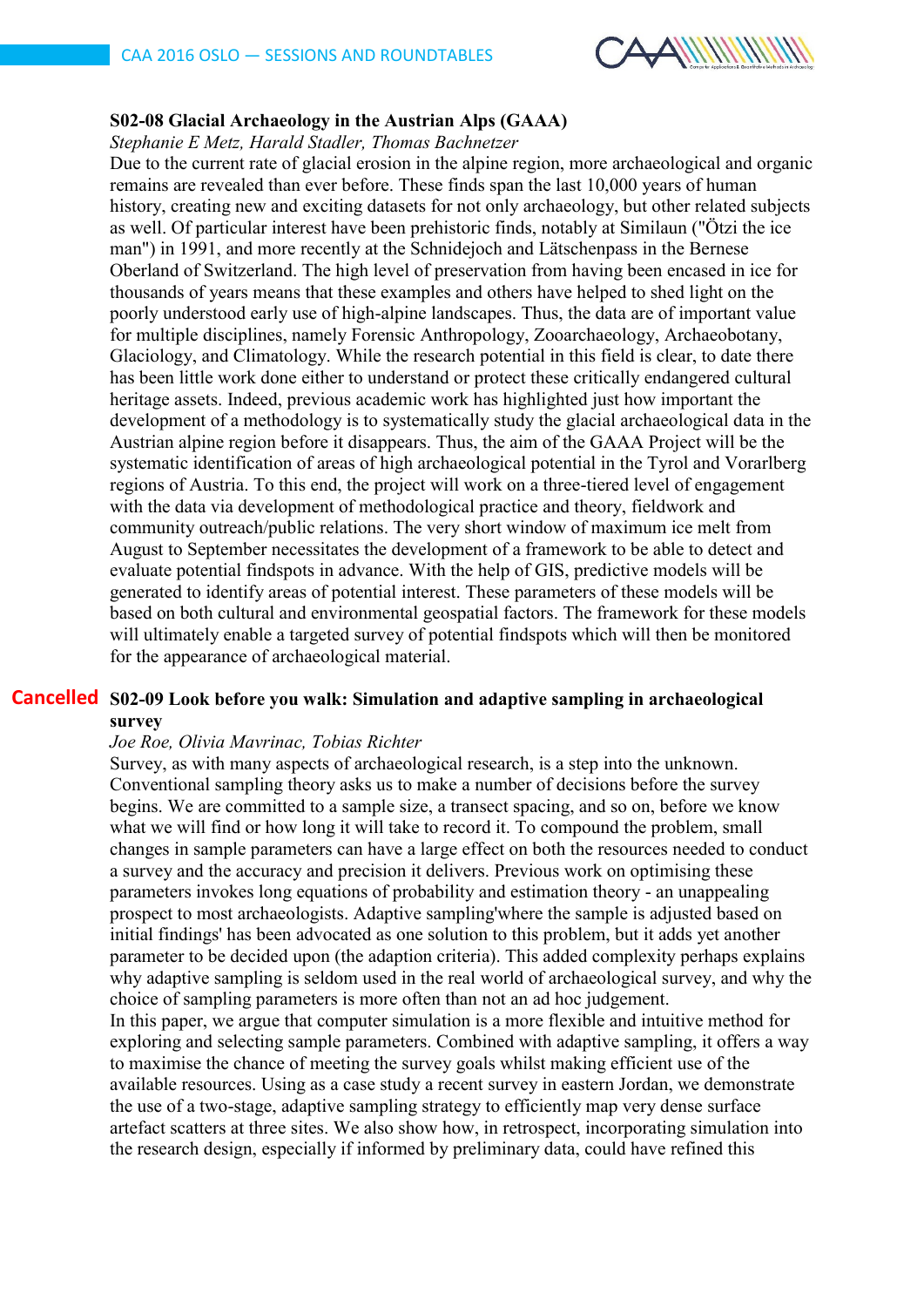

strategy further. Our experience demonstrates that simulation is not just a useful tool for interpreting archaeology, but also for doing it.

# **S02-10 New statistical tests determining the likely reality of a connection between stone circles and astronomical phenomena**

### *Gail Michele Higginbottom, Roger Clay*

Ruggles, in his major 1984 research project in Scotland chose to dismiss 'from further consideration any on-site indications involving stone rings' (C. Ruggles, Megalithic astronomy 1984: p. 61.). This was because astronomical hypotheses involving sightings across stone rings are dependent upon other variables, such as whether or not the 'site fits a particular geometrical construction' and therefore did not fit with his general research questions at the time. Further, no statistical test had yet been determined to deal with the associated probability issues connected to investigations of looking at orientations within a single circle. Such a test involves separate determinations of the likelihood of various statistical errors, including errors in orientation due to archaeological alignment uncertainties and the uncertainty of which part of the astronomical phenomenon was of interest as it crossed the horizon (e.g. when it first touches the horizon or its final disappearance; thus testing the intentions of the builders). Also, circles with large numbers of outer stones increased the likelihood of hitting an astronomical object by chance, increasing the statistical errors, and therefore reducing the level of probability at which one can reject the null hypothesis. No-one since then has tried to develop a purpose built statistic to deal with these issues until our own attempt. We have now created a test to empirically assess the possible astronomical associations of stone circles, which takes in account these concerns. This opens the way forward for more considered methodologies involving orientation issues connected to monuments, the landscape and/or astronomy and is thus this innovative statistic assists in ensuring more secure results for landscape archaeological research.

### **S02-11 Least cost path analysis and conditional perception of prehistoric travelers** *Tsoni Kolev Tsonev*

The present study focusses on the unexplored so far relation between the possibilities of Least Cost Path analyses (GIS) to explore higher order prehistoric human behaviour such as 'conditional' perception. It compares the least cost path relative to the slope of the terrain for supply with long blades of the Neolithic populations in Bulgaria to the most difficult one. It was found out that the easiest way for travelling encounters two anomalies (mismatch) of the symbolic complexes of foreign, public and private (house) domains of these prehistoric communities.

The explanations for this complex human behaviour are sought in the theory of perception. It helps to answer the question why in present day's countryside the old dirt roads tend to make unexpected turns when linking two adjacent small villages. My working hypothesis relies on the following steps of analysis based on theoretical understanding of human perception and establishing epistemic relations. First I will provide a formalized, ideal variant of establishing such a relation by the way of introducing an impossible world into the state of real ones (combining disjunctive and conditional options). On this ground I argue that a more realistic option is the use of absolute and conditional probabilities for reaching an agreement between two or more parties that use symbolic representations of various materials and objects. The next step is to fit the scatterplot between the values from the example with absolute and conditional probabilities with the corresponding values of scale dependent exponents which show explicitly a fractal-like behaviour.

On this ground I provide additional archaeological examples from Bulgarian Neolithic that show the distribution of various artefacts made of precious rocks. Unlike traditional